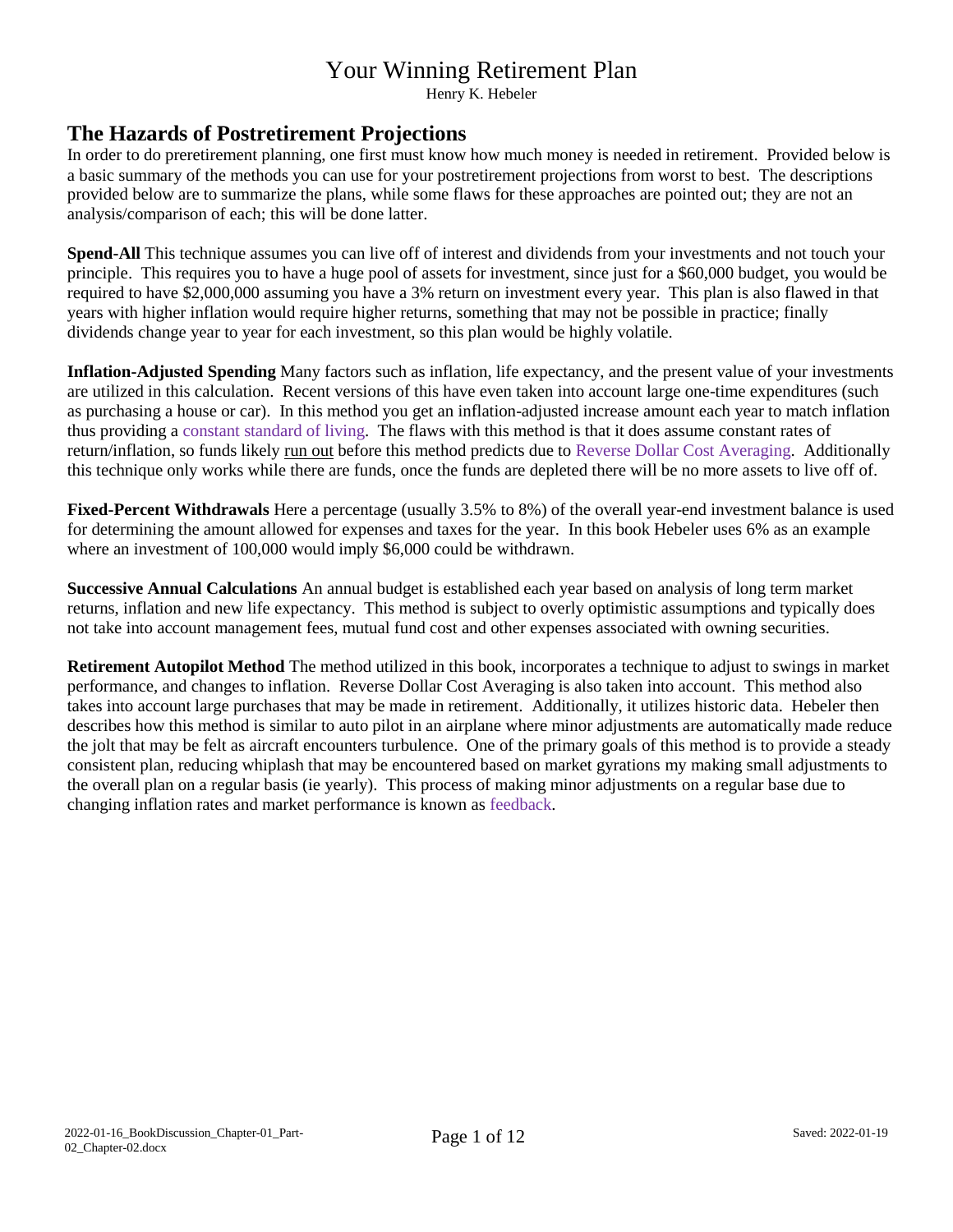Henry K. Hebeler

**Comparing Methods** A hypothetical example will be used to compare the different plans. Assumptions:

- Retirement at age 60
- Expected date of death at age 85
- Numbers provided in the figures below are Inflation adjusted numbers.
- Starting balance of \$1,000,000 in investments when retirement starts
	- o 50% in S&P 500 index fund initially, decreased 1% each year.
	- o 50% in long term corporate bonds, increasing 1% each year.
- Assumptions
	- o Data utilized using two different periods
		- $\blacksquare$  1955 (Good times)
		- $\blacksquare$  1965 (Not so good times)
	- o All funds are in deferred tax accounts (ie 401k, IRA, etc.)

#### **Comparing Three plans Figure 1.5 and Figure 1.6**



| Method                      | 1955 retirement (Good Times)                              | 1965 Retirement (Bad Times)                                      |  |  |  |  |  |
|-----------------------------|-----------------------------------------------------------|------------------------------------------------------------------|--|--|--|--|--|
|                             | <b>Observations</b>                                       | <b>Observations</b>                                              |  |  |  |  |  |
| <b>Inflation Adjustment</b> | Initial withdraws at \$55,000<br>$\bullet$                | Initial withdraws at \$55,000<br>٠                               |  |  |  |  |  |
|                             | No changes in standard of living until funds<br>$\bullet$ | No changes in standard of living until funds run<br>$\bullet$    |  |  |  |  |  |
|                             | run out.                                                  | out.                                                             |  |  |  |  |  |
|                             | \$0 funds remaining at age 80<br>$\bullet$                | \$0 funds remaining at age 75                                    |  |  |  |  |  |
|                             | 5 years before date of death. You are now on              | 10 years before date of death. You are now on<br>$\bullet$       |  |  |  |  |  |
|                             | welfare                                                   | welfare                                                          |  |  |  |  |  |
| 6% Draws                    | Initial withdraw mount at \$60,000<br>$\bullet$           | Initial withdraw mount at \$60,000<br>$\bullet$                  |  |  |  |  |  |
|                             | Initial withdraw amounts higher than other<br>$\bullet$   | Initial rapid decrease in withdraws reflecting poor<br>$\bullet$ |  |  |  |  |  |
|                             | plans, but rapidly decreases over time.                   | market behavior over time that stabilizes as market              |  |  |  |  |  |
|                             | Final withdraws ending at about \$15,000<br>$\bullet$     | rebounds.                                                        |  |  |  |  |  |
|                             |                                                           | Final withdraws ending at about \$20,000<br>$\bullet$            |  |  |  |  |  |
| Autopilot                   | Initial withdraw mount at \$42,000<br>$\bullet$           | Initial withdraw mount at \$42,000<br>٠                          |  |  |  |  |  |
|                             | Gradual decrease in amounts over time.                    | Gradual decrease in amounts over time.<br>٠                      |  |  |  |  |  |
|                             | Final withdraws ending at about \$25,000                  | Final withdraws ending at about \$20,000<br>٠                    |  |  |  |  |  |

One of the lessons we can draw from these examples is that there is no perfect way to overcome really bad economic times. However the autopilot systems, provides the best results with the least amount of system shock over time.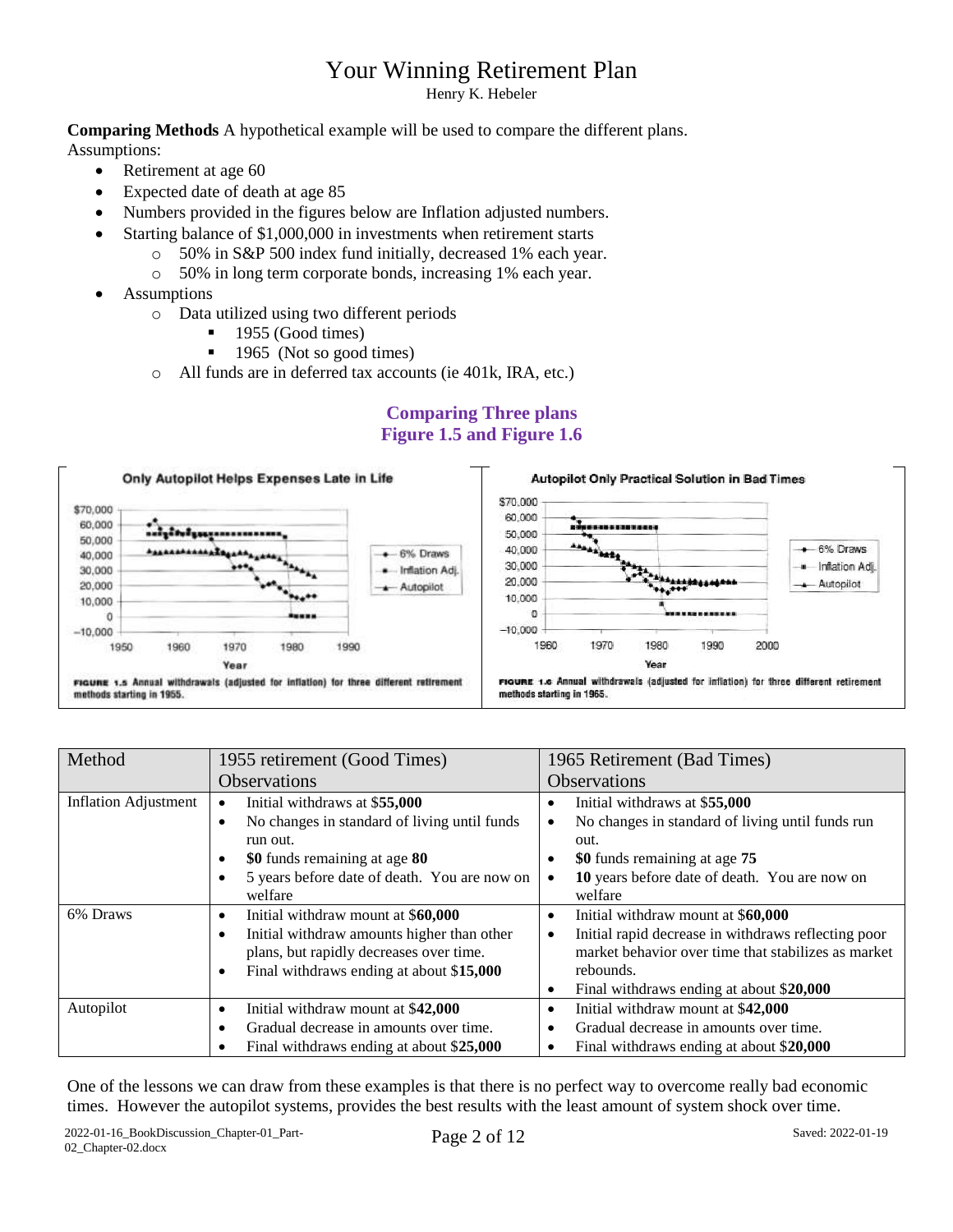Henry K. Hebeler

### **The Hazards of Preretirement Planning**

Some observations on saving for retirement:

- The further away from retirement you are the more risk you can take. Over a 20 year span a person more heavily weighted in stocks can realize a double in savings over a person heavily weighted in Bonds. Over a 30 year span this can be triple.
- The earlier you start savings the more benefits you will enjoy from the [miracle of compound growth.](https://www.fool.co.uk/investing-basics/the-miracle-of-compound-returns/)
- Live below your means and save for retirement. Take full advantage of tax savings and use tricks like devoting raises to go to savings plans.
- As you near retirement estimates can whiplash based on market conditions, the autopilot method tries to dampen these gyrations.

**Open-Loop Shortcut** A one-time estimate and scheduled savings plan that does not adjust on a regular basis to compensate for accumulated savings value (based on current market valuations) or inflation variations. This method does not take into account investment cost and reverse dollar cost averaging. This method is dependent on the year the calculation is performed that may cause people to over-spend (if it is a good market year), dramatically decreasing the number of years funding may last. This method is also very dependent upon estimates of future market performance and inflation rates. These estimates tend to be overly optimistic (ie 5% before retirement, 4% after retirement of inflation adjusted returns).

**Quick and Dirty** This method estimates returns based on a classification of your investment allocations:

- Conservative Mostly Bonds
- Moderate  $50\%$  Bonds,  $50\%$  Stocks
- Aggressive Mostly Stocks

Investment costs are assumed to be 1%. This method does not take into consideration one-time purchases.



#### **Open-Loop vs Quick & Dirty Figure 1.8 and Figure 1.9**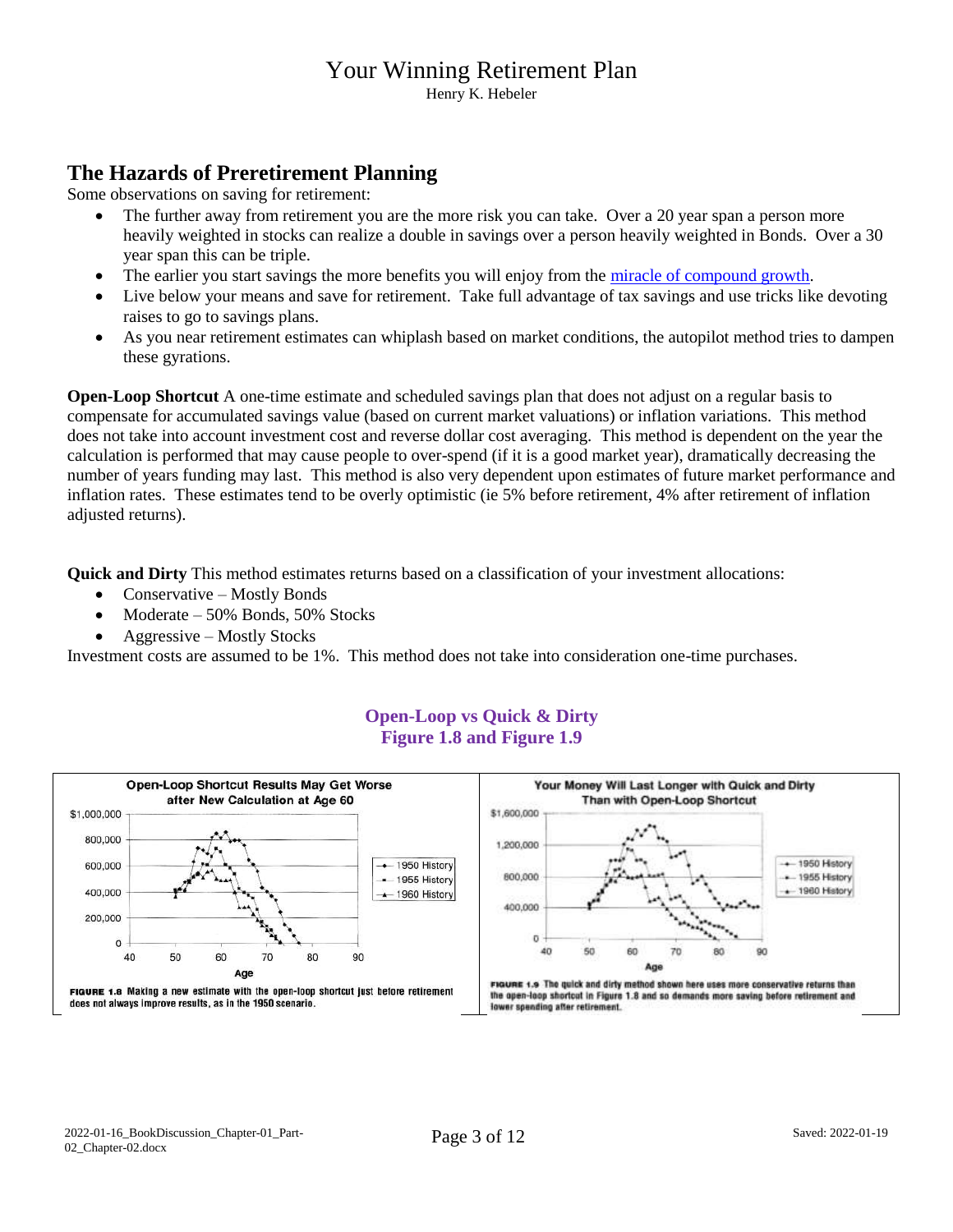Henry K. Hebeler

**Recalculation Methods** Reassessing your retirement plans on an annual basis allows you to make adjustments to your plans to ensure you stay on track and on time for your retirement. On downside to this process is that the closer you get to retirement, the more volatile these adjustments can become in reactions to current market fluctuations.

#### **Figure 1.11**



**My Observation** Both the Computer and Autopilot methods drop savings to zero in the 1965 region. I think if you introduce a general rule of never cutting saving more than ½ of the previous year was introduced, it would have greatly stabilized the huge jumps in savings requirement years just previous to 1970. Better yet, if you never decrease savings for retirement, the savings increase for the autopilot method may have been eliminated. Worst case scenario following this approach would be that you exceeded your target savings.

It is vital that one avoids optimistic theoretical assumptions on future investment performance and use realistic data that represents what can realistically be expected from your investments based on what your **asset allocation** is (Bonds vs Stocks), **investments cost** and **inflation** expectations.

#### **Chapter Closing Thoughts**

The Autopilot method is a great planning tool in determining how much you need to save for a safe retirement. You may want to consider if you can live under your means and still have a modest and pleasing lifestyle. To that ends consider maxing out your 401k(or other retirement saving plan) and Roth contributions each year. There really is no downside to over-saving! The upside is that you are ensured extra cushion for unexpected turns of the market, or you may be able to retire earlier than initially projected. Certainly not everyone is able to do this, but you might find by cutting some expenses (ie The Cable TV, the unlimited data phone plan, eating out multiple times in a week, etc.) you can save more money than you thought. **Save as much as you can as soon as you can** so [the miracle of compound](https://www.fool.co.uk/investing-basics/the-miracle-of-compound-returns/)  [growth](https://www.fool.co.uk/investing-basics/the-miracle-of-compound-returns/) can work its magic!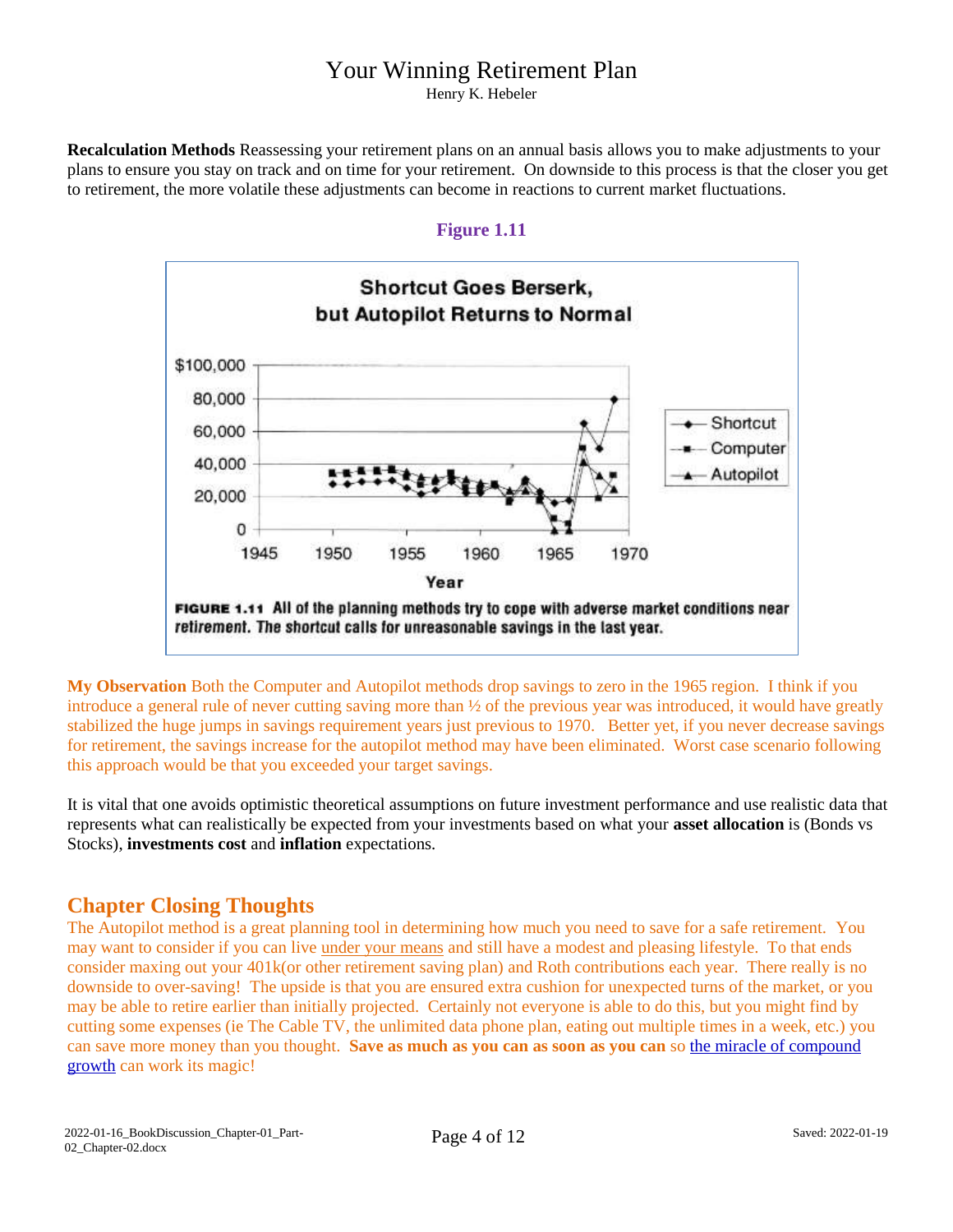Henry K. Hebeler

#### Chapter 2: Some Fundamental Planning Facts

#### **Chapter Summary**

Opportunity Cost associated with spending money on unnecessary items is conveyed. The concept of life expectancy and how these tables are used by the IRS is explained along with how the expected life expectancy in these tables change as you age is explained. The dynamically changes estimate of life expectancy is used to help insure you never outlive your retirement funds. The concept of compounding is introduced here and how this can work to your benefit when applied to investments but work against you when applied to inflation. The concept of Today's Dollars is introduced and explained why this is used with the Autopilot method. Basic financial terms are introduced. Recognizing that unplanned events and what some of these may be is discussed. It is pointed out that Taxes should play a role in financial decisions and retirement planning. Finally it is pointed out that there are many uncertain factors that may impact your retirement planning. It is also pointed out that Autopilot method introduces mechanisms for dealing with these uncertainties.

#### **References and Resources**

- ArtCentrics: [Chapter 2 Spreadsheets](http://www.artcentrics.com/13_MoneyMatters/Your_Winning_Retirement_Plan/Chapter_02_-_Some_Fundamental_Planning_Facts.xlsx)
	- o Figure 2.9 Last Years Taxes
	- o Figure 2.10 Last Years Gross Income
	- o Last Years Tax Rate

#### **Terms and Concepts**

- Affordable Expenses The level of expenditures that will get you through retirement without depleting your savings before you die. These are expenses that are constrained to ensure you don't spend down your savings too quickly in retirement. This value is subject to change each year to reflect changing market, and inflation conditions.
- Expenses This will also include both unusual and infrequent expenses as well as normal living cost that would be paid out in the course of one year.
	- o Usual Expenses Expenses that occur on a regular basis such as utility bills, insurance, entertainment etc. In preretirement they also include taxes and debt payments, in postretirement planning they do not.
	- o Infrequent Expenses Typically non-reoccurring expenses such as an expensive vacation, the purchase of a new car or house, a large one-time hobby expense (building of an observatory with equipment).
- Feedback The process of making periodic corrections to a system to ensure it stays on target. In the context of this book the periodic corrections are performed on a yearly basis.
- Front loading your savings and back loading you're spending This simply means to save as much as you can as early as possible, and delay spending as long as possible to maximize the amount of time your funds are allowed to grow through the magic of compounding.
- Gross Income As used in this book is defined as the annual total of wags, alimony, Social Security, pension, and/or annuity payments, and all income from investments, including dividends, both taxable and tax-exempt interest, capital gains, income from businesses, both Roth and Regular IRA distributions, and before-tax cash flows from investment real estate.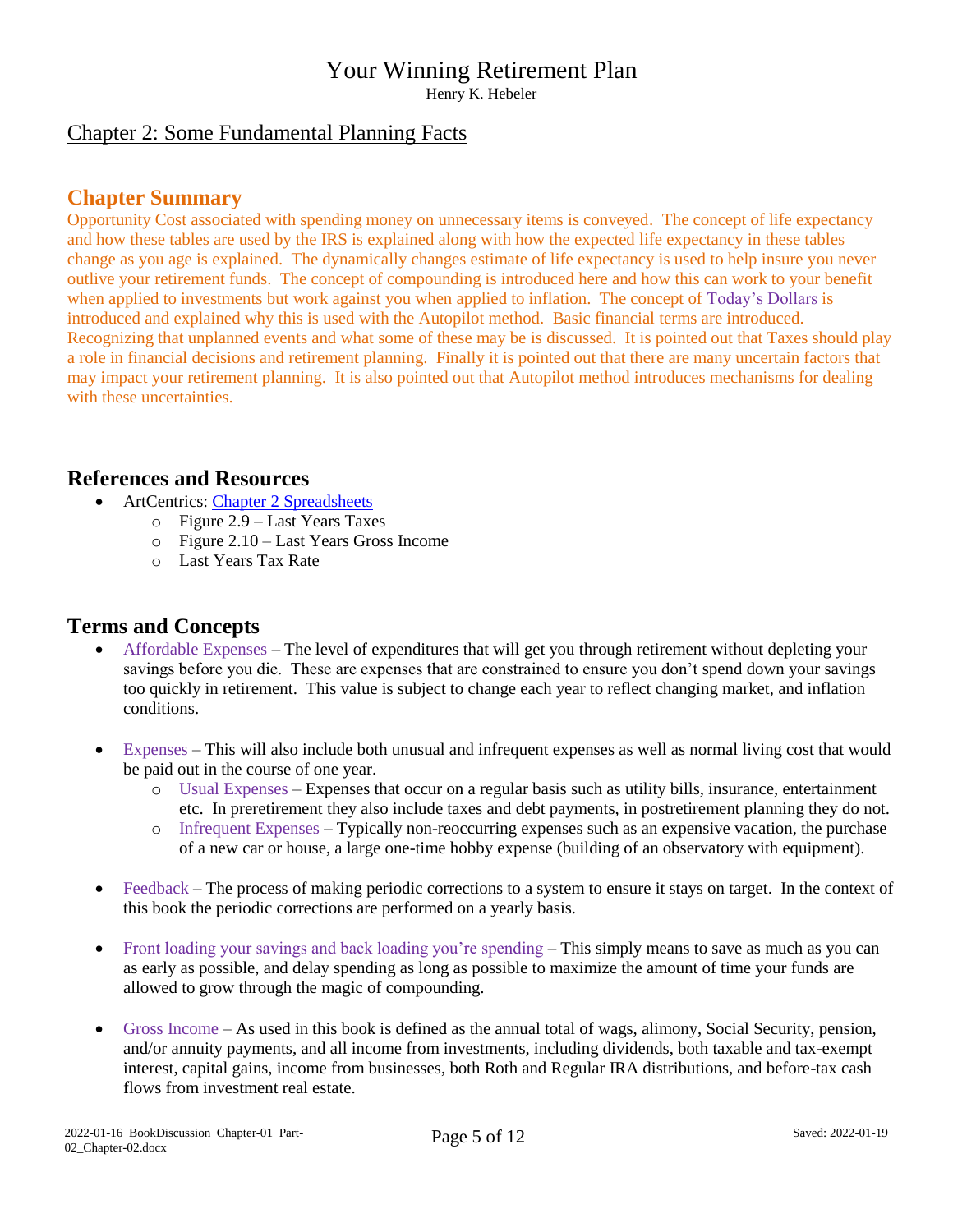Henry K. Hebeler

- Income This definition of this term is relative to the context, either as Preretirement or Postretirement planning:
	- o Preretirement Income: The amount that you will need in retirement to pay your normal living expenses, related income taxes, and debt payments.
	- o Postretirement Planning Income: Income as defined on a tax return including Social Security, pension payments, annuity payments, wages from part-time work, and returns from investments that you would enter on a tax return.
- Income Tax the annual amount that you calculate on a tax return. It is not the tax that is deducted from Social Security or Medicare, nor any of the other taxes you may pay such as real estate, personal property or automobile.
- Inflation Adjusted Returns The value of an investment over time where the growth is adjusted by subtracting the corresponding inflation during that time period.
- $\bullet$  Life Expectancy An average, a person is expected to live. This indicates 50% of the population will die at a younger age and that 50% will die at an older age.
- Limiting Equation A mathematical factor included in Autopilot calculations to safeguard against major swings in year to year calculations.
- Long Term Investment An investment that is held longer than one year before being sold and may have a lower tax rate applied to the profits that may have been realized.
- Maturity The amount of time before you will automatically get back your principle from a purchased bond.
- Net Tax Rate (State income tax + Federal income tax) / (Gross Income).
- Opportunity Cost The concept that decisions on made on one item can limit options on others. In the investment and retirement context; Money spent on unnecessary items can end up costing a lot more than the actual purchase price of an item as time goes buy due to the miracle of compound Growth, thus limiting options that the funds would have provided if they had been saved and invested instead of spent.
- Present Value A term used to describe the value of something in todays dollars. This term may be used when projecting future or past values/cost and indicates what the item would be in present day numbers.
- Required Minimal Distribution (RMD) The amount that must be distributed each year from a retirement tax differed account (i.e. IRA, SEP, 401k etc.) based on the age of the IRA owner. Currently RMDs start when the owner reaches 72 years of age, but this age may change in the near future. Failure to withdraw the appropriate amount each year can result in steep fines (50% or funds that should have been withdrawn). RMD's are based on the amount of funds available in the qualifying accounts and the age of the recipient. IRS [website.](https://www.irs.gov/retirement-plans/plan-participant-employee/retirement-topics-required-minimum-distributions-rmds)
- Savings The total of all of your mutual funds, stocks, bonds, CDs, money markets, real estate equity, or similar financial resources.
	- o Annual Savings Input: An annual amount that you take from your wages and deposit in a bank or investment account.
	- o Preretirement Savings: Would include employer annual contributions such as matching funds for a 401(k).
	- o Postretirement Savings: Generally there will be no savings in retirement, but this may include new income you save from a part time job.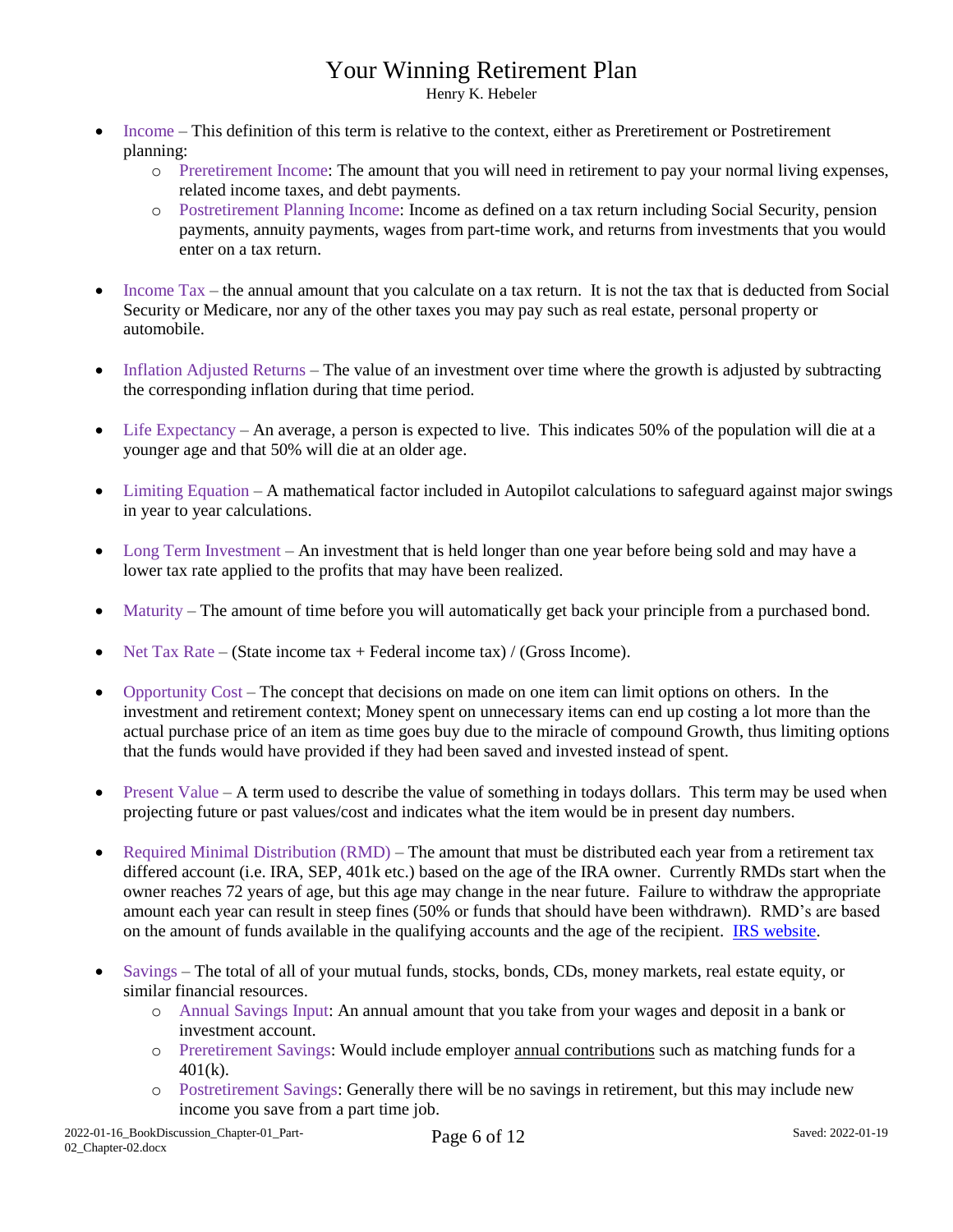Henry K. Hebeler

- Short Term Investment An investment that is held less than one year before being sold and whose gains from the sale may be taxed at the tax payers ordinary income tax rate.
- Statistical Cancellation The idea that have many in depended changing factors used in determining final output can dampen large variations in final output since some of the individual factors may cancel or compensate each other.
- $\bullet$  Todays Dollars A key concept in the Autopilot method where future cost and/or savings are presented to the reader in todays cost/value to make the presented numbers easier for the reader to relate to. For example, the cost of a loaf of bread in 30 years may be projected to be 3x of todays cost the 3x value is not used. Similarly, when discussing the value of a nest egg, while growth is expected over time, inflation reduces this growth, so the value presented to the reader and used in calculations is the Inflation Adjusted growth.
- Wages The annual amounts that you receive from your employer. These are gross wages, that is wages before any tax or other deductions from your paycheck.
- Unplanned Expenses The idea of including a funding in your yearly budget to accommodate unforeseen expenses in your retirement planning budget.

#### **Spend Now and (Really) Pay Later**

Here the author attempts to convey to the reader the importance of saving for retirement early and not spending money on unnecessary "Things". Two scenarios are provided that show how \$1,000 spent 30 years prior to retirement could have grown anywhere from \$17,400 to \$210,000 in retirement funds depending on the situation.

**The Preretirement Blowout** – Many newly retired persons will spend money on select big-ticket items like a new car, or a big retirement or a vacation home. There can be large opportunity cost with this since these funds must last you the rest of your life. On the other hand, if you have determined you can afford these items without risking running out of funds before retirement, then I don't see why you would live like a monk!

#### **What If You Outlive Your Current Life Expectancy?**

Average live expectancy indicates that 50% of a population will die before the average life expectancy, while 50% of the population will live longer than the life expectancy.

**Your Life Expectancy Depends on Your Age** – As one age increases, the life expectancy of that person increases. This is an important concept since it can be used to insure you never run out of funds in retirement if you update your expected life expectancy every year and make appropriate changes to your budget based on your new life expectancy. This concept will be explored later in the book.

**Working With Life Expectancy Data** – First it should be noted the data in this table is not current (get the latest version of [PUB 590, Part B](https://www.irs.gov/forms-pubs/about-publication-590-b) from the IRS for the appropriate tables), so should not be used for actual tax calculations, but can be used as approximations for the examples in this book. This table can be utilized to approximate the expected life expectancy of you and your spouse. Calculations for the RMD for a given year is accomplished by combining the market value of all qualifying accounts on December 31<sup>st</sup> of the previous year combined, and dividing by the single life Expectancy column value in the row corresponding to your age.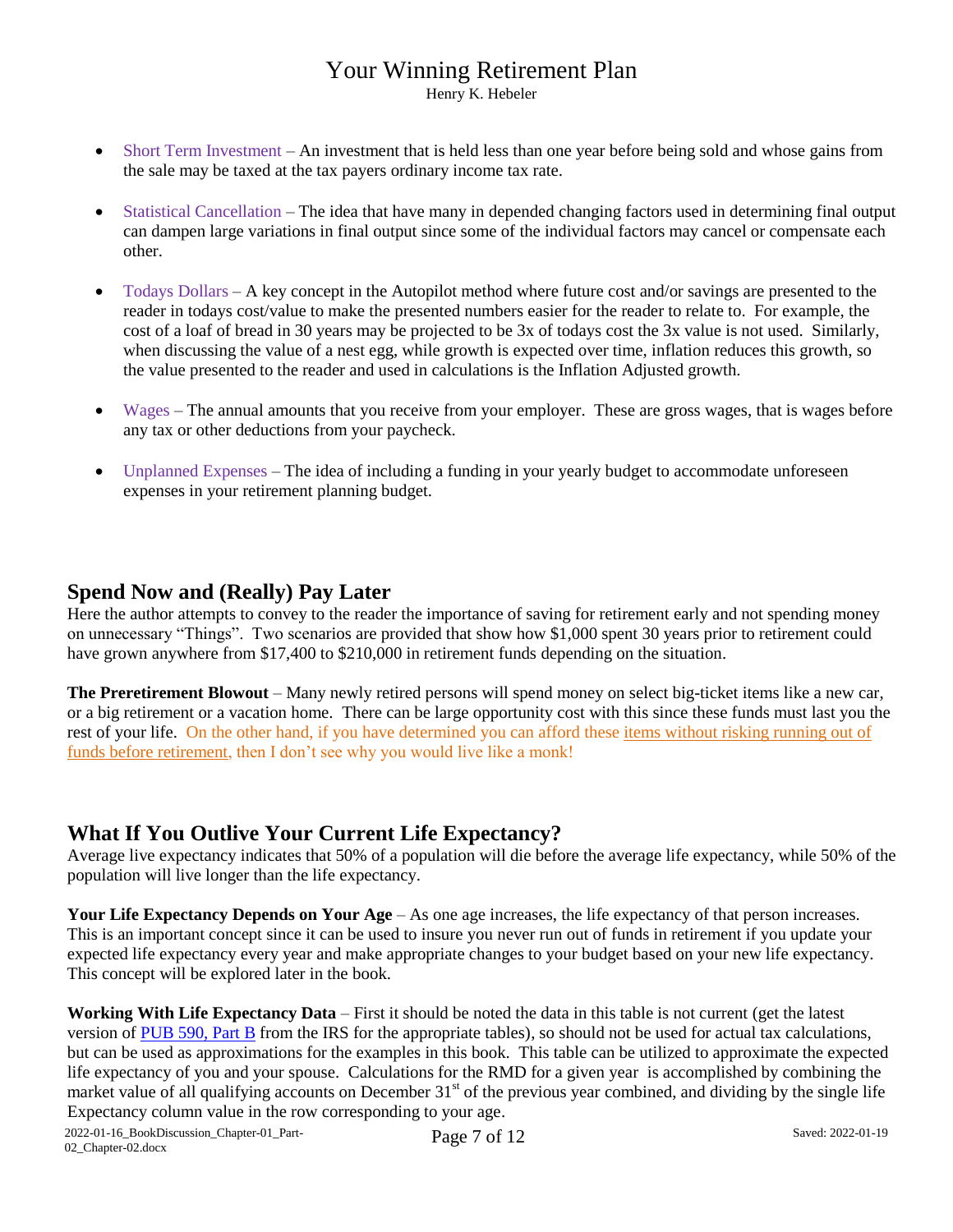Henry K. Hebeler

| Age of<br>Single   | Single<br>Life  | JOINT LIFE AND LAST SURVIVOR LIFE EXPECTANCY (YEARS)<br>Other Spouse Is Younger By |        |         |         |         |              |              |              |              |              |                                                                                                                            |  |
|--------------------|-----------------|------------------------------------------------------------------------------------|--------|---------|---------|---------|--------------|--------------|--------------|--------------|--------------|----------------------------------------------------------------------------------------------------------------------------|--|
| or Older<br>Person | Expec-<br>tancy | Equal<br>Ages                                                                      | 1 Year | 2 Years | 3 Years | 4 Years | 5 Years      | 6 Years      | 7 Years      | 8 Years      | 9 Years      | 10<br>Years                                                                                                                |  |
| 55                 | 28.6            | 34.4                                                                               | 34.9   | 35.4    | 35.9    | 36.5    | 37.1         | 37.7         | 38.4         | 39.0         | 39.7         | 40.4                                                                                                                       |  |
| 56                 | 27.7            | 33.4                                                                               | 33.9   | 34.4    | 35.0    | 35.6    | 36.1         | 36.8         | 37.4         | 38.1         | 38.7         | 39.5                                                                                                                       |  |
| 57                 | 26.8            | 32.5                                                                               | 33.0   | 33.5    | 34.0    | 34.6    | 35.2         | 35.8         | 36.4         | 37.1         | 37.8         | 38.5                                                                                                                       |  |
| 58                 | 25.9            | 31.5                                                                               | 32.0   | 32.5    | 33.1    | 33.6    | 34.2         | 34.8         | 35.5         | 36.1         | 36.8         | 37.5                                                                                                                       |  |
| 59                 | 25.0            | 30.6                                                                               | 31.1   | 31.6    | 32.1    | 32.7    | 33.3         | 33.9         | 34.5         | 35.2         | 35.9         | 36.6                                                                                                                       |  |
| 60                 | 24.2            | 29.7                                                                               | 30.1   | 30.6    | 31.2    | 31.7    | 32.3         | 32.9         | 33.6         | 34.2         | 34.9         | 35.6                                                                                                                       |  |
| 61                 | 23.3            | 28.7                                                                               | 29.2   | 29.7    | 30.2    | 30.8    | 31.4         | 32.0         | 32.6         | 33.3         | 33.9         | 34.6                                                                                                                       |  |
| 62                 | 22.5            | 27.8                                                                               | 28.3   | 28.8    | 29.3    | 29.9    | 30.4         | 31.0         | 31.7         | 32.3         | 33.0         | 33.7                                                                                                                       |  |
| 63                 | 21.6            | 26.9                                                                               | 27.3   | 27.8    | 28.4    | 28.9    | 29.5         | 30.1         | 30.7         | 31.4         | 32.0         | 32.7                                                                                                                       |  |
| 64                 | 20.8            | 25.9                                                                               | 26.4   | 26.9    | 27.4    | 28.0    | 28.6         | 29.2         | 29.8         | 30.4         | 31.1         | 31.8                                                                                                                       |  |
| 65                 | 20.0            | 25.0                                                                               | 25.5   | 26.0    | 26.5    | 27.1    | 27.6         | 28.2         | 28.9         | 29.5         | 30.2         | 30.9                                                                                                                       |  |
| 66                 | 19.2            | 24.1                                                                               | 24.6   | 25.1    | 25.6    | 26.1    | 26.7         | 27.3         | 27.9         | 28.6         | 29.2         | 29.9                                                                                                                       |  |
| 67                 | 18.4            | 23.2                                                                               | 23.7   | 24.2    | 24.7    | 25.2    | 25.8         | 26.4         | 27.0         | 27.6         | 28.3         | 29.0                                                                                                                       |  |
| 68                 | 17.6            | 22.3                                                                               | 22.8   | 23.3    | 23.8    | 24.3    | 24.9         | 25.5         | 26.1         | 26.7         | 27.4         | 28.1                                                                                                                       |  |
| 69                 | 16.8            | 21.5                                                                               | 21.9   | 22.4    | 22.9    | 23.4    | 24.0         | 24.6         | 25.2         | 25.8         | 26.5         | 27.1                                                                                                                       |  |
| 70                 | 16.0            | 20.6                                                                               | 21.1   | 21.5    | 22.0    | 22.5    | 23.1         | 23.7         | 24.3         | 24.9         | 25.6         | 26.2                                                                                                                       |  |
| 71                 | 15.3            | 19.8                                                                               | 20.2   | 20.7    | 21.2    | 21.7    | 22.2         | 22.8         | 23.4         | 24.0         | 24.7         | 25.3                                                                                                                       |  |
| 72                 | 14.6            | 18.8                                                                               | 19.4   | 19.8    | 20.3    | 20.8    | 21.3         |              |              |              |              | 24.4                                                                                                                       |  |
| 73                 | 13.9            | 18.1                                                                               | 18.5   | 19.0    | 19.4    | 20.0    | 20.5         | 21.9<br>21.0 | 22.5<br>21.6 | 23.1<br>22.2 | 23.8<br>22.9 | 23.5                                                                                                                       |  |
| 74                 | 13.2            | 17.3                                                                               | 17.7   | 18.2    | 18.6    | 19.1    |              | 20.2         | 20.8         | 21.4         | 22.0         | 22.7                                                                                                                       |  |
| 75                 | 12.5            | 16.5                                                                               | 16.9   | 17.3    | 17.8    | 18.3    | 19.6<br>18.8 | 19.3         | 19.9         | 20.5         | 21.1         | 21.8                                                                                                                       |  |
|                    |                 |                                                                                    |        |         |         |         |              |              |              |              |              |                                                                                                                            |  |
|                    |                 |                                                                                    |        |         |         |         |              |              |              |              |              |                                                                                                                            |  |
|                    |                 |                                                                                    |        |         |         |         |              |              |              |              |              |                                                                                                                            |  |
| 76                 | 11.9            | 15.7                                                                               | 16.1   | 16.5    | 17.0    | 17.5    | 18.0         | 18.5         | 19.1         | 19.7         | 20.3         | 20.9                                                                                                                       |  |
| 77                 | 11.2            | 15.0                                                                               | 15.4   | 15.8    | 16.2    | 16.7    | 17.2         | 17.7         | 18.3         | 18.8         | 19.4         |                                                                                                                            |  |
| 78                 | 10.6            | 14.2                                                                               | 14.6   | 15.0    | 15.4    | 15.9    | 16.4         | 16.9         | 17.5         | 18.0         | 18.6         |                                                                                                                            |  |
| 79                 | 10.0            | 13.5                                                                               | 13.9   | 14.3    | 14.7    | 15.1    | 15.6         | 16.1         | 16.7         | 17.2         | 17.8         |                                                                                                                            |  |
| 80                 | 9.5             | 12.8                                                                               | 13.2   | 13.5    | 14.0    | 14.4    | 14.9         | 15.4         | 15.9         | 16.4         | 17.0         |                                                                                                                            |  |
| 81                 | 8.9             | 12.1                                                                               | 12.5   | 12.8    | 13.2    | 13.7    | 14.1         | 14.6         | 15.1         | 15.7         | 16.2         |                                                                                                                            |  |
| 82                 | 8.4             | 11.5                                                                               | 11.8   | 12.2    | 12.5    | 13.0    | 13.4         | 13.9         | 14.4         | 14.9         | 15.5         |                                                                                                                            |  |
| 83                 | 7.9             | 10.8                                                                               | 11.1   | 11.5    | 11.9    | 12.3    | 12.7         | 13.2         | 13.7         | 14.2         | 14.7         |                                                                                                                            |  |
| 84                 | 7.4             | 10.2                                                                               | 10.5   | 10.9    | 11.2    | 11.6    | 12.0         | 12.5         | 13.0         | 13.5         | 14.0         |                                                                                                                            |  |
| 85                 | 6.9             | 9.6                                                                                | 9.9    | 10.2    | 10.6    | 11.0    | 11.4         | 11.8         | 12.3         | 12.8         | 13.3         |                                                                                                                            |  |
| 86                 | 6.5             | 9.1                                                                                | 9.3    | 9.7     | 10.0    | 10.4    | 10.8         | 11.2         | 11.6         | 12.1         | 12.6         |                                                                                                                            |  |
| 87                 | 6.1             | 8.5                                                                                | 8.8    | 9.1     | 9.4     | 9.8     | 10.1         | 10.6         | 11.0         | 11.4         | 11.9         |                                                                                                                            |  |
| 88                 | 5.7             | 8.0                                                                                | 8.3    | 8.6     | 8.9     | 9.2     | 9.6          | 10.0         | 10.4         | 10.8         | 11.3         |                                                                                                                            |  |
| 89                 | 5.3             | 7.5                                                                                | 7.8    | 8.1     | 8.3     | 8.7     | 9.0          | 9.4          | 9.8          | 10.2         | 10.7         |                                                                                                                            |  |
| 90                 | 5.0             | 7.1                                                                                | 7.3    | 7.6     | 7.9     | 8.2     | 8.5          | 8.8          | 9.2          | 9.6          | 10.1         |                                                                                                                            |  |
| 91                 | 4.7             | 6.7                                                                                | 6.9    | 7.1     | 7.4     | 7.7     | 8.0          | 8.3          | 8.7          | 9.1          | 9.5          |                                                                                                                            |  |
| 92                 | 4.4             | 6.3                                                                                | 6.5    | 6.7     | 6.9     | 7.2     | 7.5          | 7.8          | 8.2          | 8.5          | 8.9          | 20.1<br>19.2<br>18.4<br>17.6<br>16.8<br>16.0<br>15.3<br>14.5<br>13.8<br>13.1<br>12.4<br>11.8<br>11.1<br>10.5<br>9.9<br>9.4 |  |
| 93                 | 4.1             | 5.9                                                                                | 6.1    | 6.3     | 6.5     | 6.8     | 7.1          | 7.4          | 7.7          | 8.0          | 8.4          | 8.8                                                                                                                        |  |
| 94                 | 3.9             | 5.6                                                                                | 5.8    | 5.9     | 6.2     | 6.4     | 6.6          | 6.9          | 7.2          | 7.6          | 7.9          | 8.3                                                                                                                        |  |
| 95                 | 3.7             |                                                                                    | 5.4    | 5.6     | 5.8     | 6.0     | 6.3          | 6.5          | 6.8          | 7.1          | 7.5          |                                                                                                                            |  |
| 96                 | 3.4             |                                                                                    |        | 5.3     | 5.5     | 5.7     | 5.9          | 6.1          | 6.4          | 6.7          | 7.0          | 7.8<br>7.3                                                                                                                 |  |
| 97                 | 3.2             |                                                                                    |        |         | 5.1     | 5.3     | 5.5          | 5.8          | 6.0          | 6.3          | 6.6          | 6.9                                                                                                                        |  |
| 98                 | 3.0             |                                                                                    |        |         |         | 5.0     | 5.2          | 5.4          | 5.6          | 5.9          | 6.2          |                                                                                                                            |  |
| 99<br>100          | 2.8<br>2.7      |                                                                                    |        |         |         |         | 4.9          | 5.1<br>4.8   | 5.3<br>5.0   | 5.5<br>5.2   | 5.8<br>5.4   | 6.5<br>6.1<br>5.7                                                                                                          |  |

#### Find Out How Long the IRS Thinks You Will Live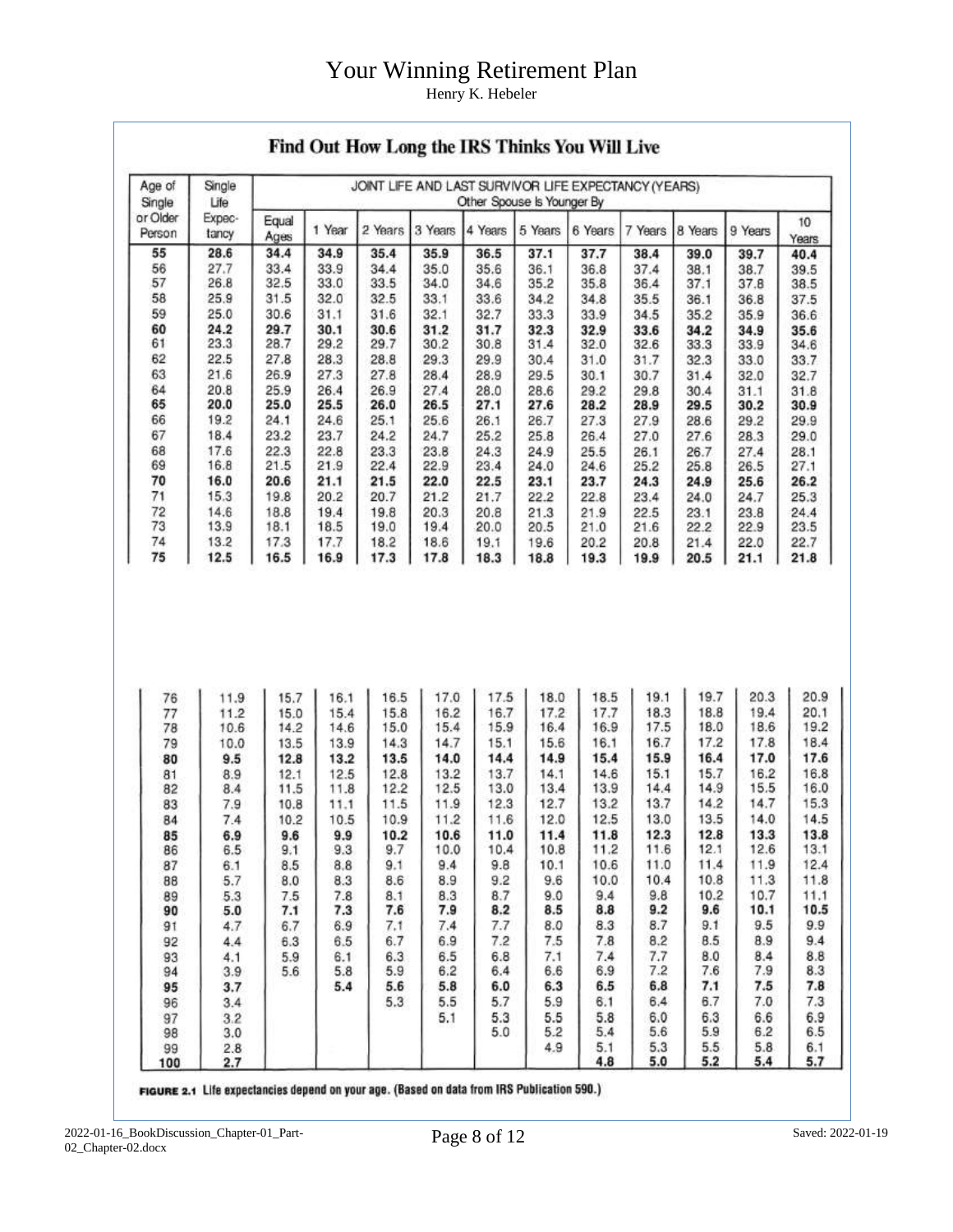Henry K. Hebeler

**Making Your Money Last a Lifetime** – Figure 2.2 is introduced as a tool that can be used to determine how much retired people can afford to spend every year and still have enough to last for the rest of their lives. Two examples are provided to show how this works:

• Single person age 65 would have a life expectancy of 25 years

• Married couple of ages 65 and 55 would use the younger spouses age (55) to get a life expectancy of 34.4 years. Re-calculating your sending budget every year based on this table will ensure you will never run out of fund, and that changes in your budget (be they increase or decrease) will be from year to year.

| <b>Autopilot Life Expectancies</b> |                    |                                 |                    |  |  |  |  |  |  |  |
|------------------------------------|--------------------|---------------------------------|--------------------|--|--|--|--|--|--|--|
| Single or Younger<br>Spouse Age    | Life<br>Expectancy | Single or Younger<br>Spouse Age | Life<br>Expectancy |  |  |  |  |  |  |  |
| 55                                 | 34.4               | 75                              | 16.5               |  |  |  |  |  |  |  |
| 56                                 | 33.4               | 76                              | 15.7               |  |  |  |  |  |  |  |
| 57                                 | 32.5               | 77                              | 15.0               |  |  |  |  |  |  |  |
| 58                                 | 31.5               | 78                              | 14.2               |  |  |  |  |  |  |  |
| 59                                 | 30.6               | 79                              | 13.5               |  |  |  |  |  |  |  |
| 60                                 | 29.7               | 80                              | 12.8               |  |  |  |  |  |  |  |
| 61                                 | 28.7               | 81                              | 12.1               |  |  |  |  |  |  |  |
| 62                                 | 27.8               | 82                              | 11.5               |  |  |  |  |  |  |  |
| 63                                 | 26.9               | 83                              | 10.8               |  |  |  |  |  |  |  |
| 64                                 | 25.9               | 84                              | 10.2               |  |  |  |  |  |  |  |
| 65                                 | 25.0               | 85                              | 9.6                |  |  |  |  |  |  |  |
| 66                                 | 24.1               | 86                              | 9.1                |  |  |  |  |  |  |  |
| 67                                 | 23.2               | 87                              | 8.5                |  |  |  |  |  |  |  |
| 68                                 | 22.3               | 88                              | 8.0                |  |  |  |  |  |  |  |
| 69                                 | 21.5               | 89                              | 7.5                |  |  |  |  |  |  |  |
| 70                                 | 20.6               | 90                              | 7.1                |  |  |  |  |  |  |  |
| 71                                 | 19.8               | 91                              | 6.7                |  |  |  |  |  |  |  |
| 72                                 | 18.8               | 92                              | 6.3                |  |  |  |  |  |  |  |
| 73                                 | 18.1               | 93                              | 5.9                |  |  |  |  |  |  |  |
| 74                                 | 17.3               | $94 +$                          | 5.6                |  |  |  |  |  |  |  |

FIGURE 2.2 The autopilot method uses this life expectancy chart to calculate affordable expenses in retirement.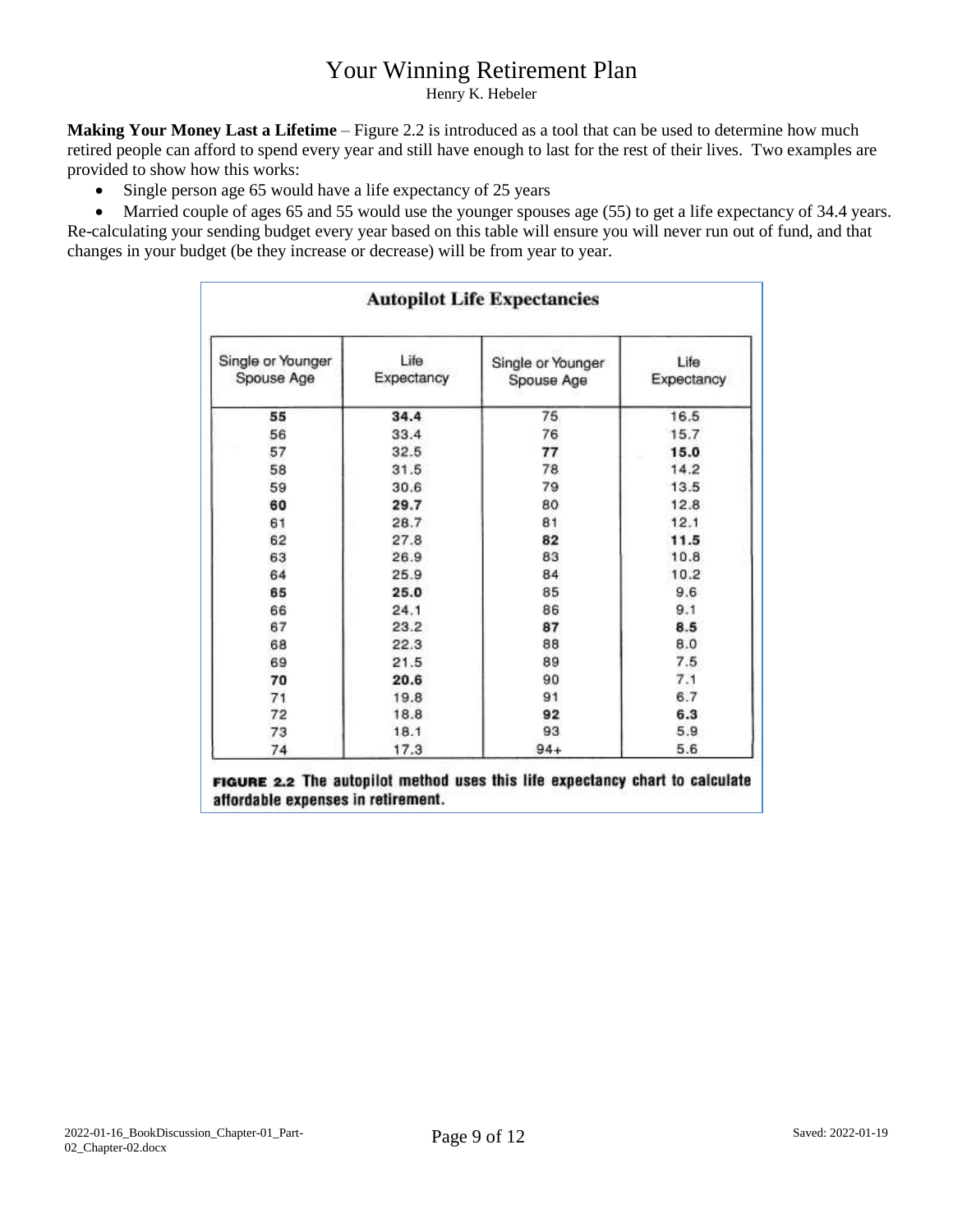Henry K. Hebeler

#### **Inflation Really Hurts**

Inflation compounds over time, and can severely decrease the purchasing power of your savings. At 4% inflation what cost \$100 today will cost \$219 in 20 years and \$1,052 in 60 years. Consider how long you expect to be in retirement and remember the impact of inflation on your purchasing power. Inflation can destroy the value of fixed pension, investment returns and savings.



**The Truth about Compounding** – The miracle of compounding can turn into the terror of compounding when it is applied to inflation. Figure 2.4 demonstrates the purchasing power of a dollar from the 1920's to the 1990's.

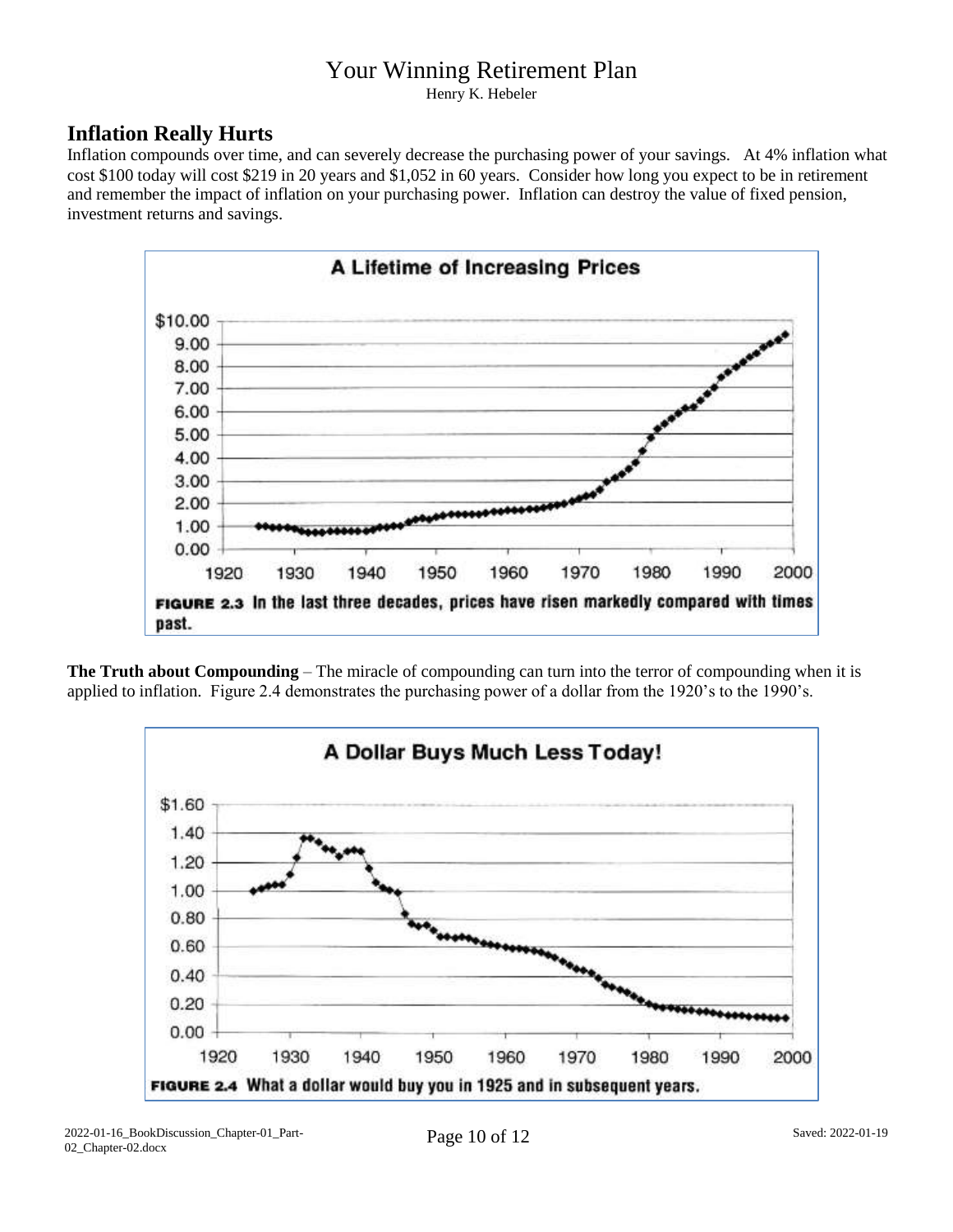Henry K. Hebeler

**Inflation in Retirement** – Due to the higher rate of inflation for medical and services and since these tend to make up more of a retirements budget, it is generally understood that inflation rates for retirees is greater than the overall [population.](https://www.bls.gov/opub/ted/2012/ted_20120302.htm) Although Social Security makes annual increases based on the inflation rate, it appears it doesn't keep up [with the cost of living.](https://www.pbs.org/newshour/economy/making-sense/why-social-securitys-annual-increase-doesnt-actually-keep-up-with-cost-of-living)

**Calculating Your Personal Inflation Rate** – Figures 2.5 and 2.6 are provided to help you assess the Future value of one dollar over time and how much the dollar is worth (purchasing power) in todays dollars.

| <b>Future Value of One Dollar</b> |                   |              |              |              |              |              | Future Dollars Are Not Worth As Much |              |      |                                                    |                   |       |       |       |       |               |       |  |
|-----------------------------------|-------------------|--------------|--------------|--------------|--------------|--------------|--------------------------------------|--------------|------|----------------------------------------------------|-------------------|-------|-------|-------|-------|---------------|-------|--|
|                                   | With Inflation Of |              |              |              |              |              |                                      |              |      |                                                    | With Inflation Of |       |       |       |       |               |       |  |
| Year                              | 2%                | 3%           | 4%           | 5%           | 6%           | 7%           | 8%                                   | 10%          | Year | 2%                                                 | 3%                | 4%    | 5%    | 6%    | 7%    | 8%            | 10%   |  |
| 1                                 | 1.02              | 1.03         | 1.04         | 1.05         | 1.06         | 1.07         | 1.08                                 | 1.10         | 1    | 0.980                                              | 0.971             | 0.962 | 0.952 | 0.943 | 0.935 | 0.926         | 0.909 |  |
| 2                                 | 1.04              | 1.06         | 1.08         | 1.10         | 1.12         | 1.14         | 1.17                                 | 1.21         | 2    | 0.961                                              | 0.943             | 0.925 | 0.907 | 0.890 | 0.873 | 0.857         | 0.826 |  |
| 3                                 | 1.06              | 1.09         | 1.12         | 1.16         | 1.19         | 1.23         | 1.26                                 | 1.33         | 3    | 0.942                                              | 0.915             | 0.889 | 0.864 | 0.840 | 0.816 | 0.794         | 0.751 |  |
| 4                                 | 1.08              | 1.13         | 1.17         | 1.22         | 1.26         | 1.31         | 1.36                                 | 1.46         | 4    | 0.924                                              | 0.888             | 0.855 | 0.823 | 0.792 | 0.763 | 0.735         | 0.683 |  |
| 5                                 | 1.10              | 1.16         | 1.22         | 1.28         | 1.34         | 1.40         | 1.47                                 | 1.61         | 5    | 0.906                                              | 0.863             | 0.822 | 0.784 | 0.747 | 0.713 | 0.681         | 0.621 |  |
| 6                                 | 1.13              | 1.19         | 1.27         | 1.34         | 1.42         | 1.50         | 1.59                                 | 1.77         | 6    | 0.888                                              | 0.837             | 0.790 | 0.746 | 0.705 | 0.666 | 0.630         | 0.564 |  |
| 7                                 | 1.15              | 1.23         | 1.32         |              | 1.50         |              | 1.71                                 |              | 7    | 0.871                                              | 0.813             | 0.760 | 0.711 | 0.665 | 0.623 | 0.583         | 0.513 |  |
| 8                                 | 1.17              |              |              | 1.41         |              | 1.61         |                                      | 1.95         | 8    | 0.853                                              | 0.789             | 0.731 | 0.677 | 0.627 | 0.582 | 0.540         | 0.467 |  |
| 9                                 | 1.20              | 1.27<br>1.30 | 1.37<br>1.42 | 1.48<br>1.55 | 1.59<br>1.69 | 1.72<br>1.84 | 1.85<br>2.00                         | 2.14<br>2.36 | 9    | 0.837                                              | 0.766             | 0.703 | 0.645 | 0.592 | 0.544 | 0.500         | 0.424 |  |
| 10                                | 1.22              | 1.34         | 1.48         | 1.63         | 1.79         | 1.97         | 2.16                                 | 2.59         | 10   | 0.820                                              | 0.744             | 0.676 | 0.614 | 0.558 | 0.508 | 0.463         | 0.386 |  |
|                                   | 1.24              | 1.38         | 1.54         | 1.71         | 1.90         | 2.10         | 2.33                                 | 2.85         | 11   | 0.804                                              | 0.722             | 0.650 | 0.585 | 0.527 | 0.475 | 0.429         | 0.350 |  |
| 11<br>12                          | 1.27              | 1.43         |              | 1.80         | 2.01         | 2.25         | 2.52                                 | 3.14         | 12   | 0.788                                              | 0.701             | 0.625 | 0.557 | 0.497 | 0.444 | 0.397         | 0.319 |  |
| 13                                | 1.29              |              | 1.60         |              |              | 2.41         |                                      |              | 13   | 0.773                                              | 0.681             | 0.601 | 0.530 | 0.469 | 0.415 | 0.368         | 0.290 |  |
| 14                                | 1.32              | 1.47<br>1.51 | 1.67<br>1.73 | 1.89<br>1.98 | 2.13<br>2.26 | 2.58         | 2.72<br>2.94                         | 3.45<br>3.80 | 14   | 0.758                                              | 0.661             | 0.577 | 0.505 | 0.442 | 0.388 | 0.340         | 0.263 |  |
| 15                                |                   |              |              |              |              |              |                                      |              | 15   | 0.743                                              | 0.642             | 0.555 | 0.481 | 0.417 | 0.362 | 0.315         | 0.239 |  |
|                                   | 1.35              | 1.56         | 1.80         | 2.08         | 2.40         | 2.76         | 3.17                                 | 4.18         | 16   | 0.728                                              | 0.623             | 0.534 | 0.458 | 0.394 | 0.339 | 0.292         | 0.218 |  |
| 16<br>17                          | 1.37<br>1.40      | 1.60<br>1.65 | 1.87         | 2.18<br>2.29 | 2.54<br>2.69 | 2.95         | 3.43                                 | 4.59         | 17   | 0.714                                              | 0.605             | 0.513 | 0.436 | 0.371 | 0.317 | 0.270         | 0.198 |  |
|                                   |                   |              | 1.95         |              |              | 3.16         | 3.70                                 | 5.05         | 18   | 0.700                                              | 0.587             | 0.494 | 0.416 | 0.350 | 0.296 | 0.250         | 0.180 |  |
| 18                                | 1.43<br>1.46      | 1.70<br>1.75 | 2.03         | 2.41<br>2.53 | 2.85<br>3.03 | 3.38         | 4.00                                 | 5.56         | 19   | 0.686                                              | 0.570             | 0.475 | 0.396 | 0.331 | 0.277 | 0.232         | 0.164 |  |
| 19                                |                   |              | 2.11         |              |              | 3.62         | 4.32                                 | 6.12         | 20   | 0.673                                              | 0.554             | 0.456 | 0.377 | 0.312 | 0.258 | 0.215         | 0.149 |  |
| 20                                | 1.49              | 1.81         | 2.19         | 2.65         | 3.21         | 3.87         | 4.66                                 | 6.73         | 21   | 0.660                                              | 0.538             | 0.439 | 0.359 | 0.294 | 0.242 | 0.199         | 0.135 |  |
| 21<br>22                          | 1.52<br>1.55      | 1.86<br>1.92 | 2.28<br>2.37 | 2.79<br>2.93 | 3.40<br>3.60 | 4.14<br>4.43 | 5.03<br>5.44                         | 7.40<br>8.14 | 22   | 0.647                                              | 0.522             | 0.422 | 0.342 | 0.278 | 0.226 | 0.184         | 0.123 |  |
| 23                                | 1.58              |              | 2.46         | 3.07         |              |              |                                      |              | 23   | 0.634                                              | 0.507             | 0.406 | 0.326 | 0.262 | 0.211 | 0.170         | 0.112 |  |
|                                   |                   | 1.97         |              |              | 3.82         | 4.74         | 5.87                                 | 8.95         | 24   | 0.622                                              | 0.492             | 0.390 | 0.310 | 0.247 | 0.197 | 0.158         | 0.102 |  |
| 24<br>25                          | 1.61<br>1.64      | 2.03         | 2.56         | 3.23<br>3.39 | 4.05<br>4.29 | 5.07<br>5.43 | 6.34                                 | 9.85         | 25   | 0.610                                              | 0.478             | 0.375 | 0.295 | 0.233 | 0.184 | 0.146         | 0.092 |  |
|                                   |                   | 2.09         | 2.67         |              |              |              | 6.85                                 | 10.83        | 26   | 0.598                                              | 0.464             | 0.361 | 0.281 | 0.220 | 0.172 | 0.135         | 0.084 |  |
| 26                                | 1.67<br>1.71      | 2.16         | 2.77         | 3.56         | 4.55         | 5.81         | 7.40                                 | 11.92        | 27   | 0.586                                              | 0.450             | 0.347 | 0.268 | 0.207 | 0.161 | 0.125         | 0.076 |  |
| 27                                |                   | 2.22         | 2.88         | 3.73         | 4.82         | 6.21         | 7.99                                 | 13.11        | 28   | 0.574                                              | 0.437             | 0.333 | 0.255 | 0.196 | 0.150 | 0.116         | 0.069 |  |
| 28                                | 1.74              | 2.29         | 3.00         | 3.92         | 5.11         | 6.65         | 8.63                                 | 14.42        | 29   | 0.563                                              | 0.424             | 0.321 | 0.243 | 0.185 | 0.141 | 0.107         | 0.063 |  |
| 29<br>30                          | 1.78              | 2.36         | 3.12         | 4.12         | 5.42         | 7.11         | 9.32                                 | 15.86        | 30   | 0.552                                              | 0.412             | 0.308 | 0.231 | 0.174 | 0.131 | 0.099         | 0.057 |  |
|                                   | 1.81              | 2.43         | 3.24         | 4.32         | 5.74         | 7.61         | 10.06                                | 17.45        | 31   | 0.541                                              | 0.400             | 0.296 | 0.220 | 0.164 | 0.123 | 0.092         | 0.052 |  |
| 31                                | 1.85              | 2.50         | 3.37         | 4.54         | 6.09         | 8.15         | 10.87                                | 19.19        | 32   | 0.531                                              | 0.388             | 0.285 | 0.210 | 0.155 | 0.115 | 0.085         | 0.047 |  |
| 32                                | 1.88              | 2.58         | 3.51         | 4.76         | 6.45         | 8.72         | 11.74                                | 21.11        | 33   | 0.520                                              | 0.377             | 0.274 | 0.200 | 0.146 | 0.107 | 0.079         | 0.043 |  |
| 33                                | 1.92              | 2.65         | 3.65         | 5.00         | 6.84         | 9.33         | 12.68                                | 23.23        | 34   | 0.510                                              | 0.366             | 0.264 | 0.190 | 0.138 | 0.100 | 0.073         | 0.039 |  |
| 34                                | 1.96              | 2.73         | 3.79         | 5.25         | 7.25         | 9.98         | 13.69                                | 25.55        | 35   | 0.500                                              | 0.355             | 0.253 | 0.181 | 0.130 | 0.094 | 0.068         | 0.036 |  |
| 35                                | 2.00              | 2.81         | 3.95         | 5.52         | 7.69         | 10.68        | 14.79                                | 28.10        | 36   | 0.490                                              | 0.345             | 0.244 | 0.173 | 0.123 | 0.088 | 0.063         | 0.032 |  |
| 36                                | 2.04              | 2.90         | 4.10         | 5.79         | 8.15         | 11.42        | 15.97                                | 30.91        | 37   | 0.481                                              | 0.335             | 0.234 | 0.164 | 0.116 | 0.082 | 0.058         | 0.029 |  |
| 37                                | 2.08              | 2.99         | 4.27         | 6.08         | 8.64         | 12.22        | 17.25                                | 34.00        | 38   | 0.471                                              | 0.325             | 0.225 | 0.157 | 0.109 | 0.076 | 0.054         | 0.027 |  |
| 38                                | 2.12              | 3.07         | 4.44         | 6.39         | 9.15         | 13.08        | 18.63                                | 37.40        | 39   | 0.462                                              | 0.316             | 0.217 | 0.149 | 0.103 | 0.071 | 0.050         | 0.024 |  |
| 39<br>40                          | 2.16<br>2.21      | 3.17         | 4.62         | 6.70         | 9.70         | 13.99        | 20.12                                | 41.14        | 40   | 0.453                                              | 0.307             | 0.208 | 0.142 | 0.097 | 0.067 | $0.046$ 0.022 |       |  |
|                                   |                   | 3.26         | 4.80         | 7.04         | 10.29        | 14.97        | 21.72                                | 45.26        |      | FIGURE 2.6 One dollar will buy less in the future. |                   |       |       |       |       |               |       |  |